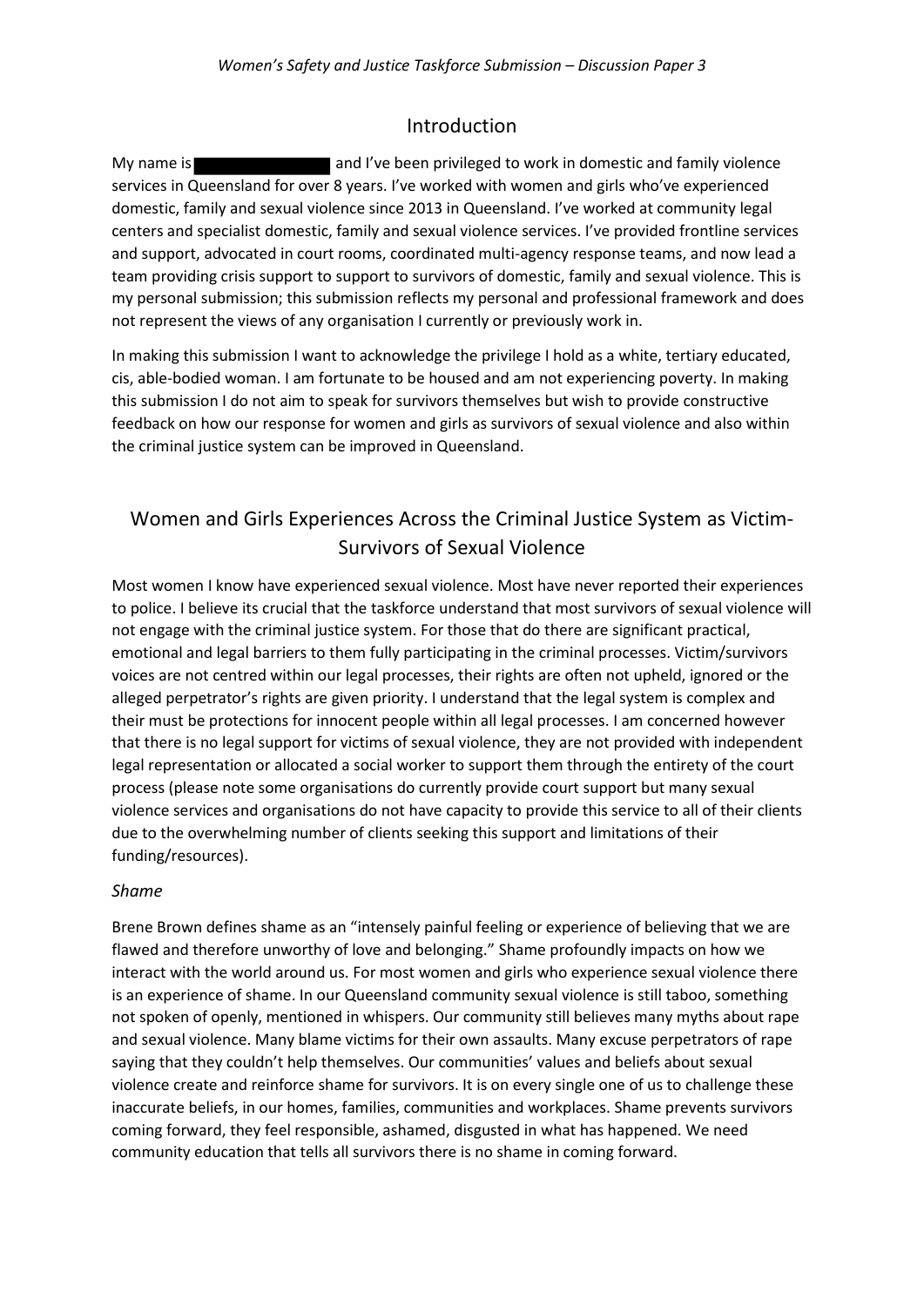### *Safety*

Safety is a key factor for many survivors of sexual violence, particularly when considering whether or not to report their experiences either to a health or support service or to the police. Many women and girls are related to or have frequent contact with the perpetrators of violence. They are their boyfriends, husbands, fathers, brothers, cousins, friends, peers, colleagues, teachers, acquaintances or employers. Overwhelmingly they are male. For women experiencing sexual violence as part of domestic violence the risk to their safety is significant. Sexual violence is an indicator of high-risk violence, that is violence that poses a risk of serious injury or lethality. Sexual violence often cooccurs with coercive control and strangulation, which are also indicators of high-risk domestic violence. For survivors experiencing violence from family members there are also significant safety concerns in reporting due to the impacts on relationships with other family members, risk of homelessness if they were to report. It is worth noting that there are very few emergencies accommodation options for survivors of sexual violence. Many women I have worked with have reported experiencing sexual harassment and violence in settings such as schools, hostels, motels, rehabilitation facilities and hospital mental health units, for these women they often have little choice or options to leave the setting the violence has occurred in, escalating the risks to them if they were to report it, as there is no guarantee the perpetrator would be removed from that setting. It is important that women and girls are provided with safe accommodation options where they are not at risk of further violence and that women and girls safety is centred in all decision making in response of disclosures of sexual violence.

## Women and Girls Experiences Across the Criminal Justice System as Accused Persons and "Offenders"

I am not and have never been incarcerated. I do not wish to speak for those who have. My reflections are based on my professional work with women who have had experiences in the criminal justice system and some who have been imprisoned. I will reflect on their experiences. All of the women I worked with had experienced domestic and family violence. Most had experienced sexual violence as a child, or adult, or both. Being imprisoned took them away from their families, their communities and often their children. They lost their homes and possessions and most had to "start from scratch" once released. They reported having no faith in the Police, Courts or Corrections and could not trust the criminal justice system. They reported being treated poorly, called names, and treated like an animal. Most were never given the support they needed, many were homeless with no fixed address, many used alcohol and drugs as a coping strategy due to their experiences of gendered violence.

Crimes they'd been convicted of were mostly poverty related, related to their homelessness or the ways they were trying to survive the trauma they'd endured throughout their life.

The criminal justice system discriminates against women, girls, Aboriginal and Torres Strait Islander women and girls, women of colour, migrant and refugee women, disabled women, LGBTIQ+ women and poor women. These women are criminalized and imprisoned when they should be housed and given financial and therapeutic support. These women have their freedom taken off them, their attachments to their family disrupted and then experience further violence in prisons.

To stop this harm, we must reimagine our criminal justice system and imagine a future without prisons. I envision a future where the millions of dollars spent on imprisoning women and girls is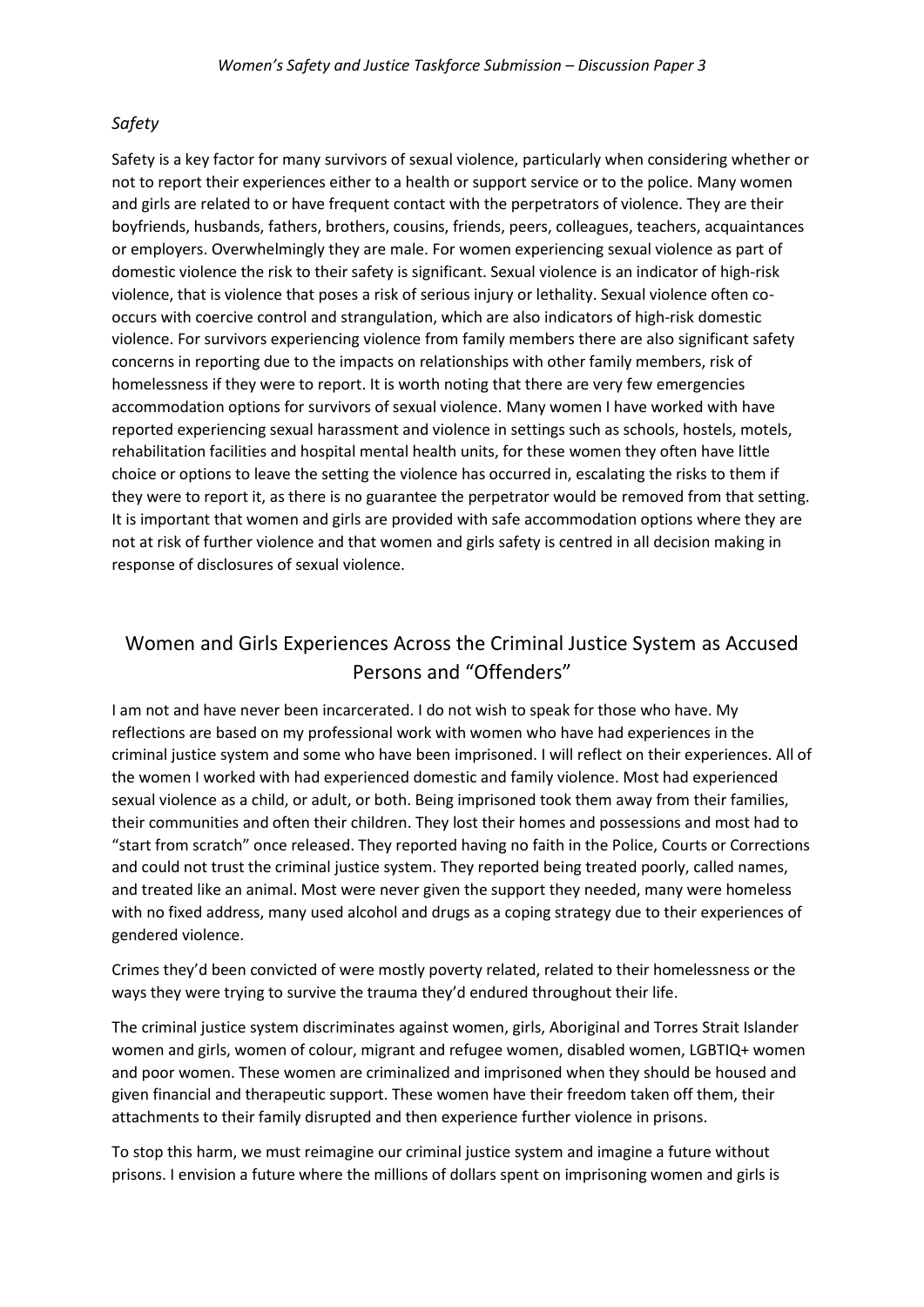reinvested into safe, long-term social housing, rehabilitation, education programs, long-term trauma informed counselling, health care and direct financial assistance for those most in need. Prisons do not reduce crime, they do not "rehabilitate offenders" and we need to embrace a prison-free future. One where those in need are supported, not demonized, by our community.

Where addiction is seen as a health issue, not a crime. Where women are not abused or assaulted by police or corrections officers. Where they are treated with respect and their human rights are upheld.

### **Proposed Solutions;**

- **Increased funding to existing specialist sexual violence services and programs including;** 
	- o **Funding for 24/7 Sexual Assault Response Teams in every Queensland region (some HHS have defunded these)**
	- o **Specific funding to all existing sexual violence services to provide long term (including counselling, outreach & court-based) support to survivors**
	- o **Specific funding to all existing sexual violence services to meet the demand for support in their region which considers population growth and demand**
- **Re-directing justice funding to provide**
	- o **Social housing for all women and girls who have been released from prison or detention or are engaged with Community Corrections and Youth Justice to address housing issues which impact their ability to engage with interventions as directed by Youth Justice and Community Corrections**
		- No one should be released from prison into homelessness, our **government has a responsibility to provide housing for those most in need**
	- o **Access to free education for women and girls in prison/youth detention including high school, TAFE, and University courses** 
		- **Education is an incredibly powerful tool and women and girls in prison should be given access to computers, the internet to facilitate their education whilst in prison**
	- o **Free toiletries (including shampoo, conditioner, body wash, sanitary items etc.) for all women and girls in prison and detention centres**
		- **It is disgusting and inhumane that we do not provide women and girls with the basic items to care for themselves whilst they have been incarcerated. This must be provided as a minimum.**
	- o **Immediate access to healthcare (including psychiatric and counselling) within all prisons and youth detention centres**
		- It is not good enough for women to be waiting 8 months to see a doctor or **not be supported to take medication they've been prescribed by their doctors prior to their incarceration.**
		- **Women deserve better than this and we must provide them with their prescribed medications and to immediate access to medical care**
	- o **Fair wages for all imprisoned women working in prisons and youth detention centres whilst incarcerated**
		- **It is not just or fair for imprisoned women to not receive minimum wage for their labor whilst incarcerated**
	- o **Immediate cessation of strip searching of women and girls in prisons and custody**